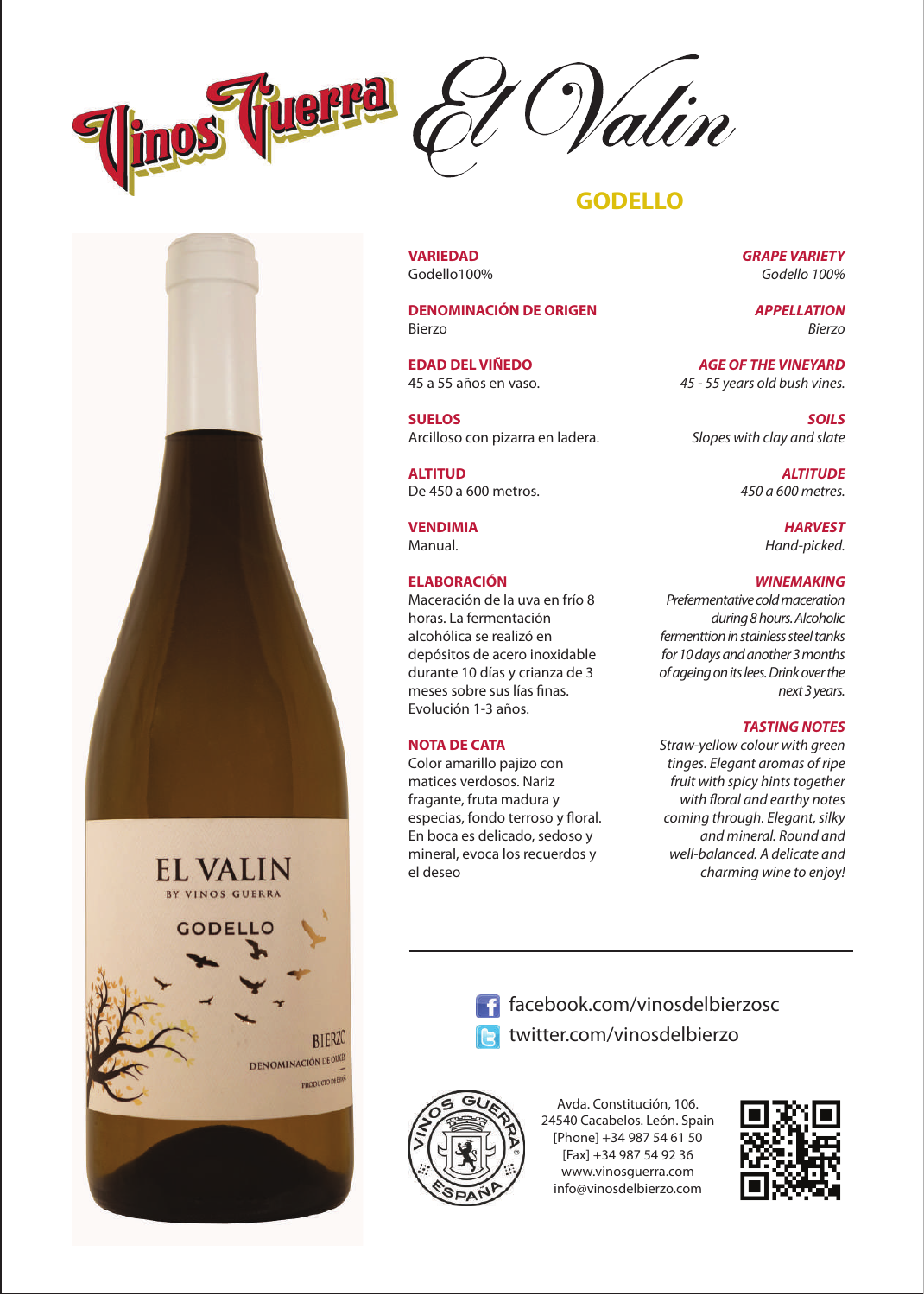



## **MENCÍA**

**VARIEDAD** Mencía 100%

**DENOMINACIÓN DE ORIGEN** Bierzo

**EDAD DEL VIÑEDO** 45 a 55 años en vaso.

**SUELOS** Arcilloso con pizarra en ladera.

**ALTITUD** De 450 a 600 metros.

**VENDIMIA** Manual.

## **ELABORACIÓN**

Maceración de la uva en frío de 3 a 5 días. La fermentación alcohólica se realizó en depósitos de acero inoxidable durante 10 días y la fermentación maloláctica durante 7 días. Evolución: 1- 3 años.

#### **NOTA DE CATA**

Color rojo cereza picota con intensos matices violáceos. Aroma a frutos rojos y negros, balsámico y terroso. En la boca es esencia frutal, fresco y armónico, con recuerdos florales

*GRAPE VARIETY Mencía 100%*

> *APPELLATION Bierzo*

*AGE OF THE VINEYARD 45 - 55 years old bush vines.*

*SOILS Slopes with clay and slate*

> *ALTITUDE 450 a 600 metres.*

> > *HARVEST Hand-picked.*

#### *WINEMAKING*

*Prefermentative cold maceration during 3-5 days. Alcoholic fermentation in stainless steel tanks for 10 days and another 7 days for the malolactic fermentation. Drink over the next 3 years.*

## *TASTING NOTES*

*Cherry-red colour with deep purple glints. Red and black fruit aromas with balsamic hints and earthy notes coming through. Fresh and fruity with a harmonious mouthfeel. Clean and pleasant nish with subtle*  floral notes.

**EL VALIN** VINOS GUERRA **MENCIA BIERZO DENOMINACIÓN DE ORIGE PRODUCTO DE FINO** 



**f** facebook.com/vinosdelbierzosc twitter.com/vinosdelbierzo



Avda. Constitución, 106. 24540 Cacabelos. León. Spain [Phone] +34 987 54 61 50 [Fax] +34 987 54 92 36 www.vinosguerra.com info@vinosdelbierzo.com